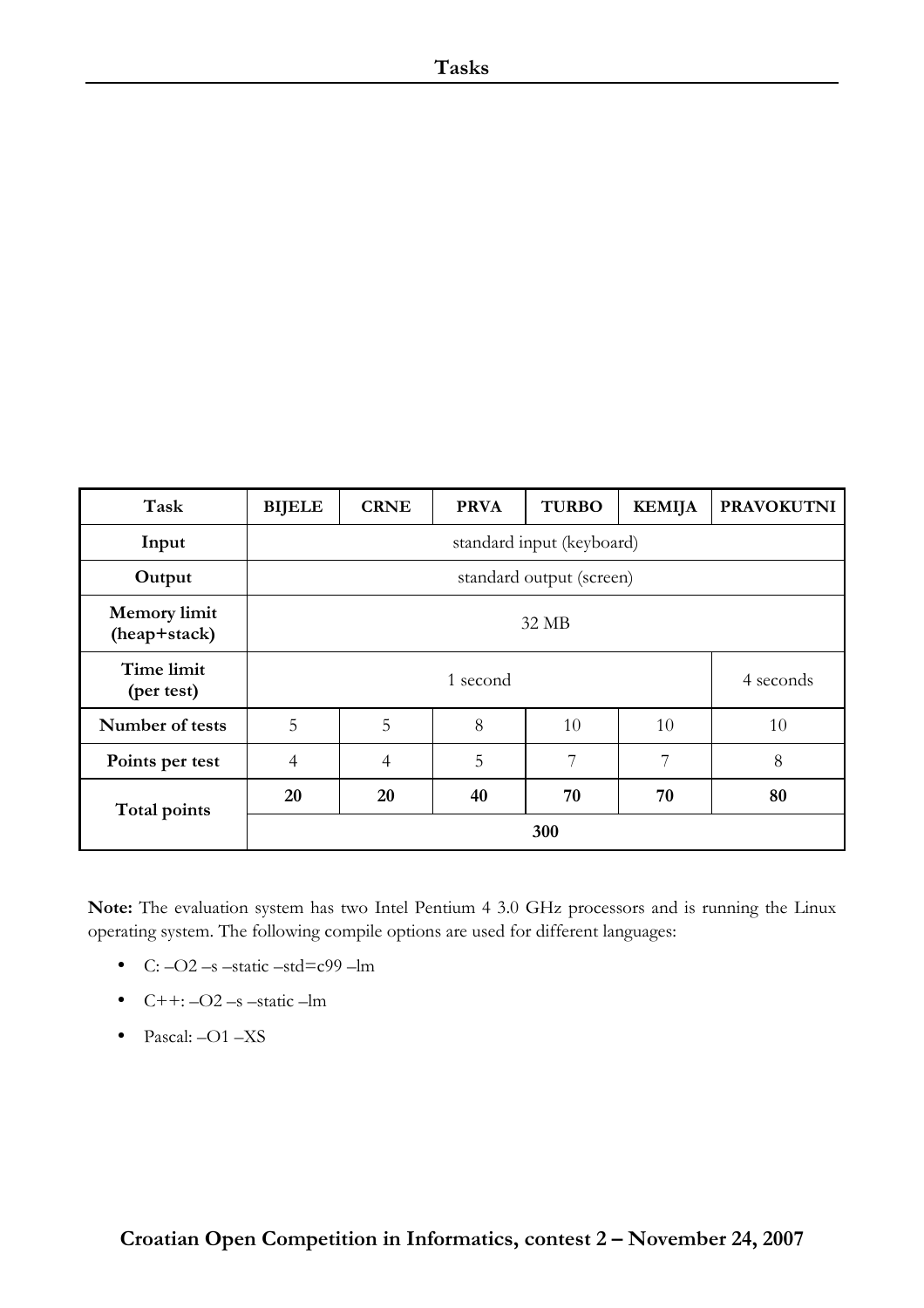Mirko has found an old chessboard and a set of pieces in his attic. Unfortunately, the set contains only white pieces, and apparently an incorrect number of them. A set of pieces **should** contain:

- One king
- One queen
- Two rooks
- Two bishops
- Two knights
- Eight pawns

Mirko would like to know how many pieces of each type he should **add or remove** to make a valid set.

# Input

The input consists of 6 integers on a single line, each between 0 and 10 (inclusive). The numbers are, in order, the numbers of kings, queens, rooks, bishops, knights and pawns in the set Mirko found.

# **Output**

Output should consist of 6 integers on a single line; the number of pieces of each type Mirko should add or remove. If a number is positive, Mirko needs to add that many pieces. If a number is negative, Mirko needs to remove pieces.

| input       | input       |
|-------------|-------------|
| 0 1 2 2 2 7 | 2 1 2 1 2 1 |
|             |             |
| output      | output      |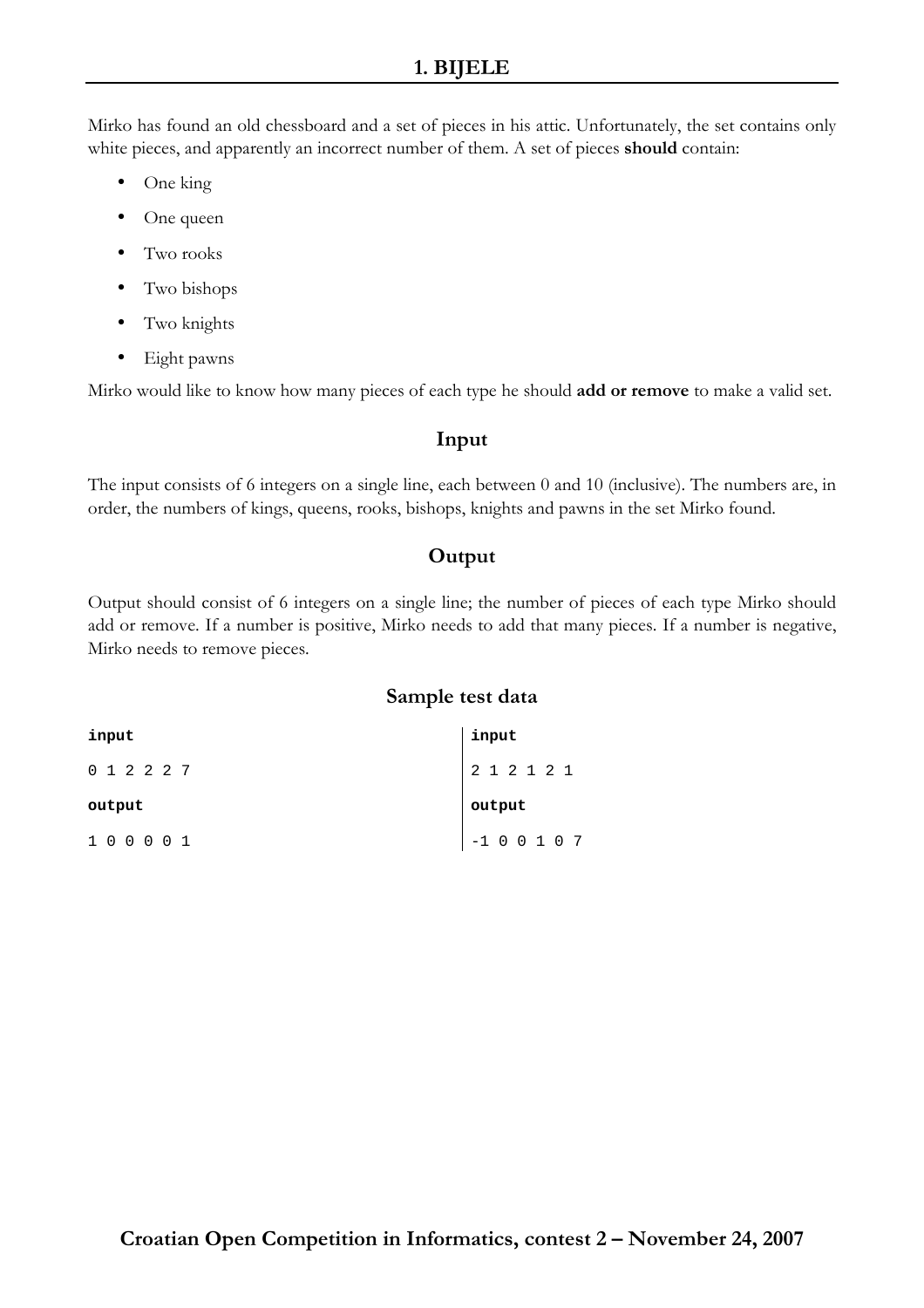Thrilled about his new valid set of pieces, Mirko rushed over to Slavko's, to find that Slavko too found a set of chess pieces in his attic. Slavko's set, miraculously, contains only black pieces. But since neither of them can play chess, they settled on smashing one another senseless with their chessboards.

While Slavko is warming up with a series of stretches, Mirko decided to sabotage Slavko's chessboard. An expert in carving wood, he decided to cut Slavko's chessboard so that it shatters into as many pieces as possible when Slavko attempts to hit Mirko.

Mirko can only make horizontal and vertical cuts (parallel to the sides to the board), edge to edge, and has time to make at most N cuts.

## Input

The first line of input contains an integer N ( $1 \le N \le 100$ ), the number of cuts Mirko can make.

# **Output**

Output the largest number of pieces Slavko's chessboard can crash into.

| input  | input  |
|--------|--------|
|        | 3      |
| output | output |
| 2      | 6      |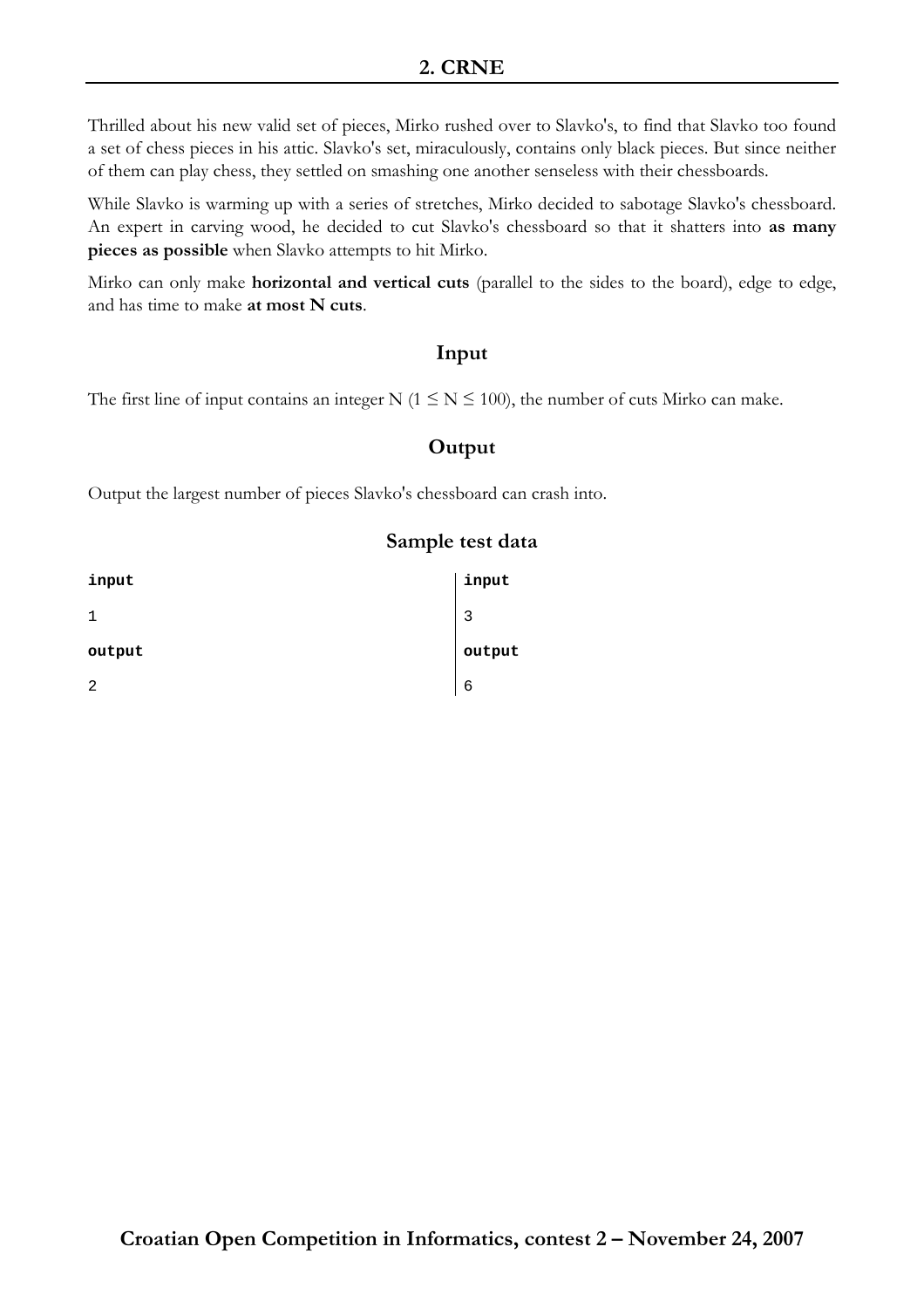Little Ivica solves crossword puzzles every day. In case you haven't seen one, a crossword puzzle starts on a grid of R×C squares, each of which is either empty or blocked. The player's task is to write words in consecutive empty squares vertically (top down) or horizontally (left to right).

Ivica's sister has a strange habit of looking at crosswords Ivica has finished solving, and finding the lexicographically smallest word in it. She only considers words at least 2 characters long.

Write a program that, given a crossword puzzle, finds that word.

## Input

The first line contains two integers R and C ( $2 \le R$ ,  $C \le 20$ ), the number of rows and columns in the crossword.

Each of the following R lines contains a string of C characters. Each of those characters is either a lowercase letter of the English alphabet, or the character '#' representing a blocked square.

The input will be such that a solution will always exist.

#### **Output**

Output the lexicographically smallest word in the crossword.

| input                               | input                                                  | input                                       |
|-------------------------------------|--------------------------------------------------------|---------------------------------------------|
| 4 4<br>luka<br>o#a#<br>kula<br>i#a# | 4<br>$\overline{4}$<br>luka<br>$o$ #a#<br>kula<br>i#as | 4<br>-5<br>adaca<br>da##b<br>abb#b<br>abbac |
| output                              | output                                                 | output                                      |
| kala                                | as                                                     | abb                                         |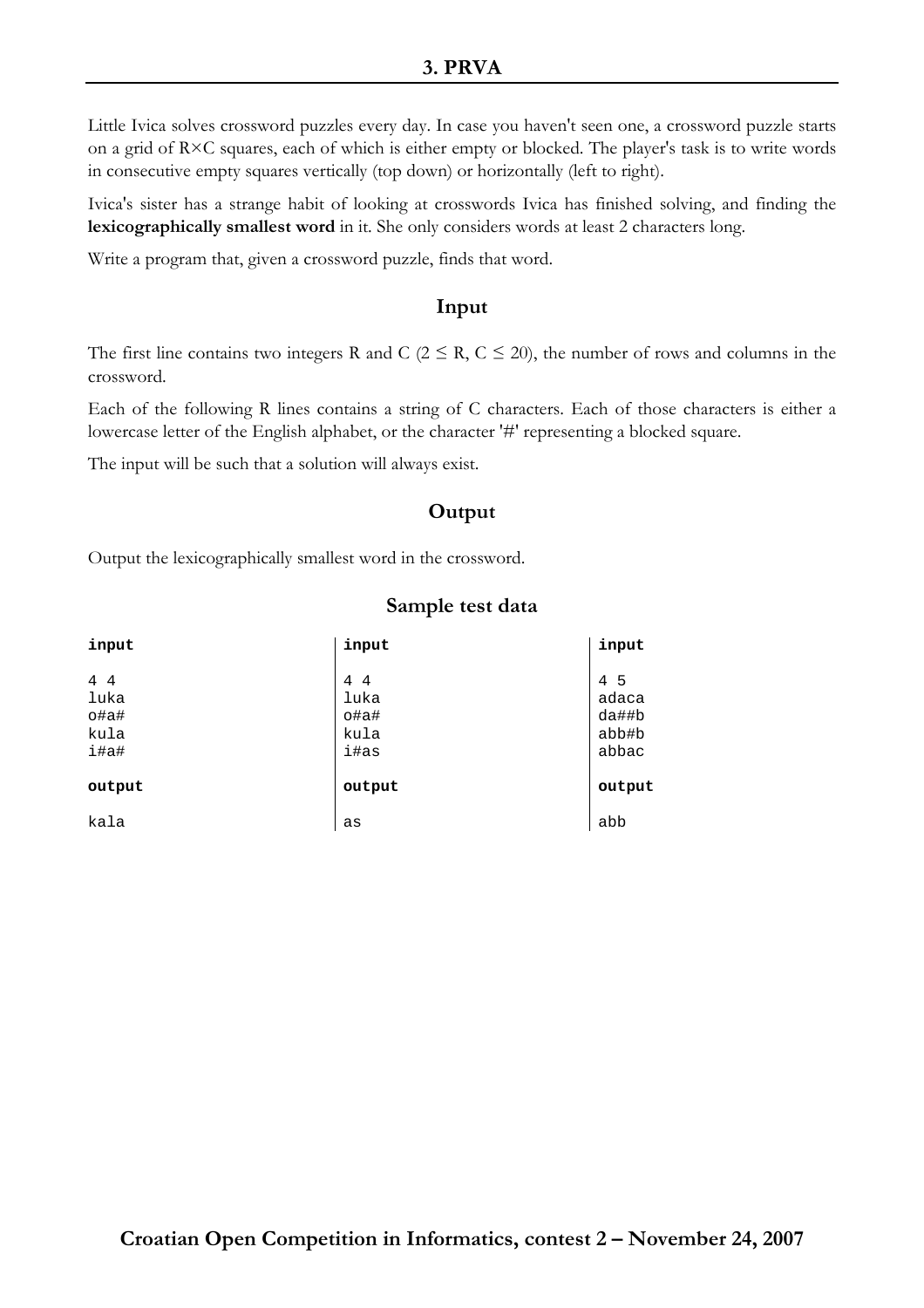# 4. TURBO

Frane has been given the task of sorting an array of numbers. The array consists of N integers, each between 1 and N (inclusive), with each of those appearing exactly once in the array. Frane has come up with the following sorting algorithm which operates in N phases, and named it turbosort:

- In the first phase, the number 1 is moved to position 1 by repeatedly swapping consecutive elements.
- In the second phase, the number  $N$  is moved to position  $N$  in the same manner.
- In the third phase, the number 2 is moved to position 2.
- In the fourth phase, the number N−1 is moved to position N−1.
- And so on.

In other words, when the number of the phase is odd, Frane will choose the smallest number not yet chosen, and move it to its final position. In even phases he chooses the largest number not yet chosen.

Write a program which, given the initial array, output the number of swaps in each phase of the algorithm.

## Input

The first line contains an integer N ( $1 \le N \le 100000$ ), the number of elements in the array.

Each of the following N lines contains an integer between 1 and N (inclusive), the array to be sorted. The array will contain no duplicates.

# **Output**

For each of the N phases, output the number of swaps on a single line.

## Scoring

In test cases worth 70% of points, N will be less than 100.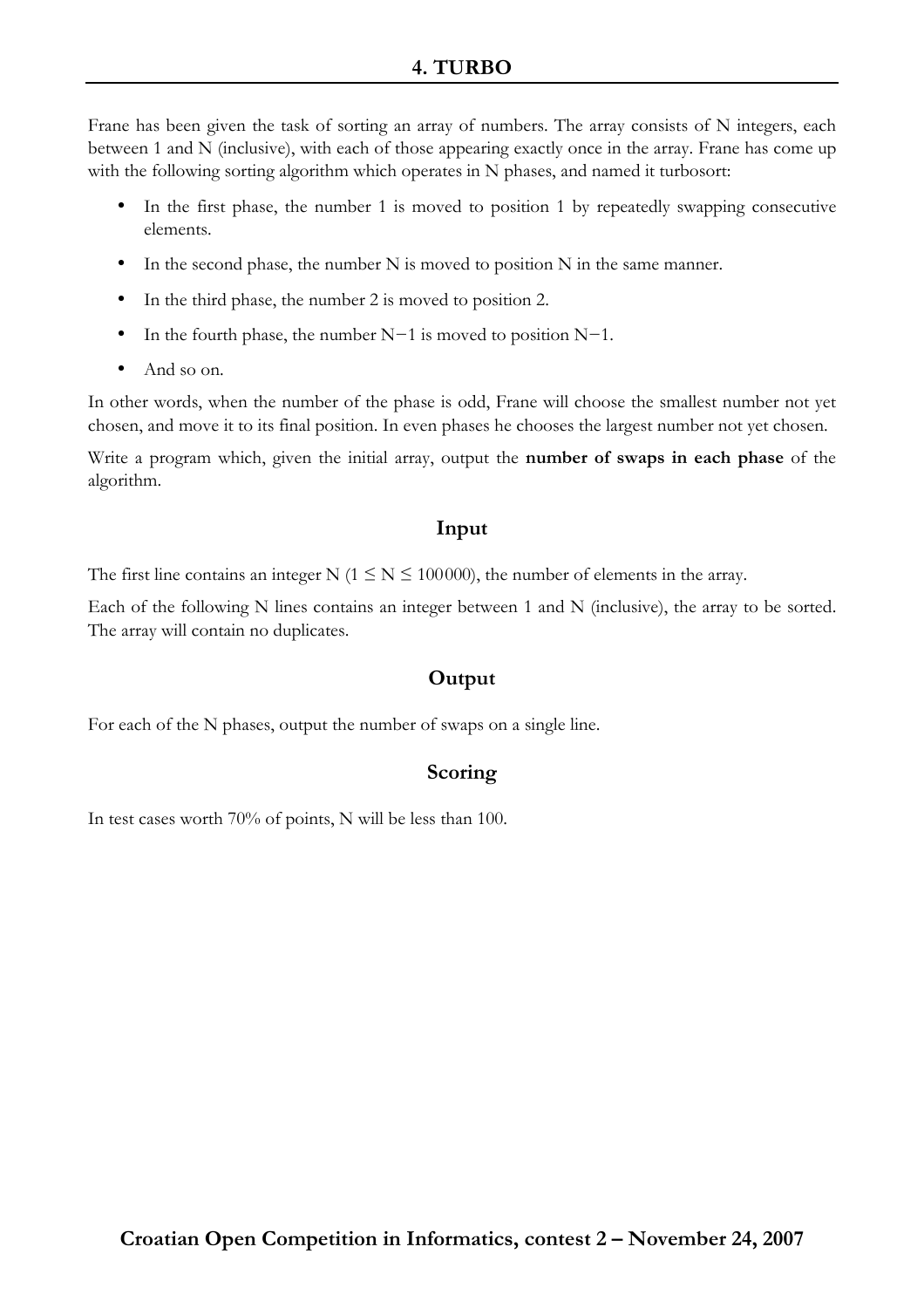# Sample test data

| input          | input               | input                   |
|----------------|---------------------|-------------------------|
|                |                     |                         |
| $\mathfrak{Z}$ | 5                   | 7                       |
| $\overline{a}$ | 5                   | 5                       |
| $\mathbf 1$    | $\,4$               | $\,4$                   |
| $\mathfrak{Z}$ | $\mathsf 3$         | $\mathsf 3$             |
|                | $\overline{a}$      | 7                       |
| output         | $\mathbf 1$         | 1                       |
|                |                     | $\overline{a}$          |
| $1\,$          | output              | $\sqrt{6}$              |
|                |                     |                         |
| $\mathbf 0$    |                     |                         |
| $\mathbf 0$    | $\bf 4$             | output                  |
|                | $\mathsf 3$         |                         |
|                | $\overline{a}$      | 4                       |
|                | $\mathbf 1$         | $\overline{\mathbf{c}}$ |
|                | $\mathsf{O}\xspace$ | 3                       |
|                |                     | 0                       |
|                |                     | $\overline{a}$          |
|                |                     | $\mathbf{1}$            |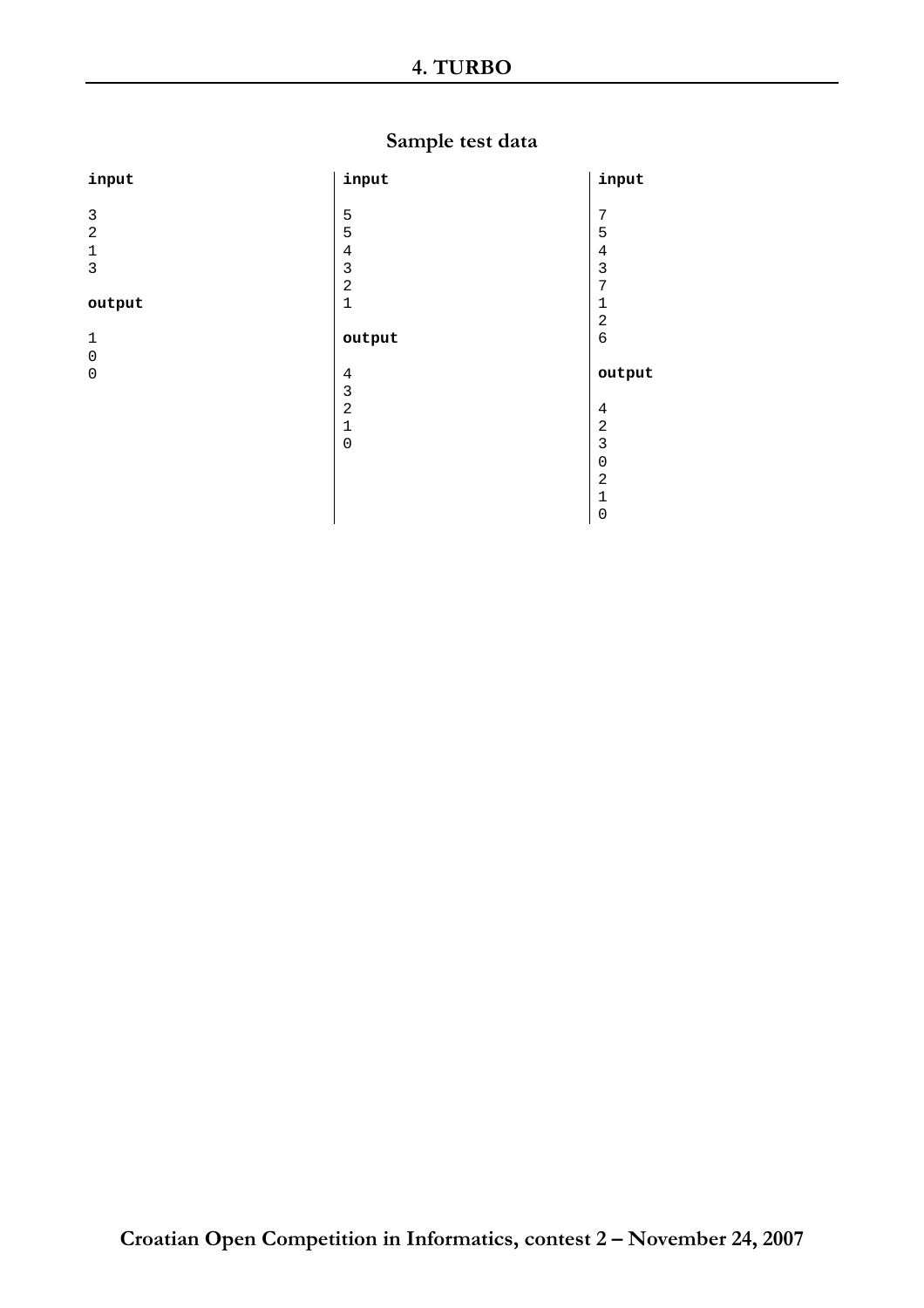# 5. KEMIJA

Instead of paying attention in chemistry class, Luka is killing time playing with numbers again. This time, he wrote N positive integers so that they form a ring (circle). After that he formed a new ring by adding to each number its two neighbours.

The teacher noticed this and took away the first piece of paper, with the original ring. This did not trouble Luka much because he knows he can use the other ring to reconstruct the original.

Write a program that solves Luka's problem.

#### Input

The first line contains the integer N ( $3 \le N \le 10000$ ), the number of integers in the rings.

Each of the following N lines contains an integer less than  $10^9$  (one billion). These numbers, in order, form the second ring.

The input will be such that a solution, although not necessarily unique, will always exist.

# **Output**

Output the original ring on N lines. The numbers must be positive.

Rotating the ring is not allowed. For example, the sum of the first three output numbers must be equal to the second number in the input ring.

Note: The solution need not be unique.

#### Scoring

In test cases worth 70% of points, N will be less than 100.

| input          | input          | input  |
|----------------|----------------|--------|
|                |                |        |
| 3              | 4              | 5      |
| 5              | 20             | 7      |
| 5              | 15             | 8      |
| 5              | 17             | 9      |
|                | 14             | 10     |
| output         |                | 11     |
|                |                |        |
|                | output         |        |
| $\overline{2}$ |                | output |
| $\mathbf{1}$   | 5              |        |
| $\overline{2}$ | 8              | 4      |
|                | $\overline{a}$ | 1      |
|                | 7              | 3      |
|                |                | 5      |